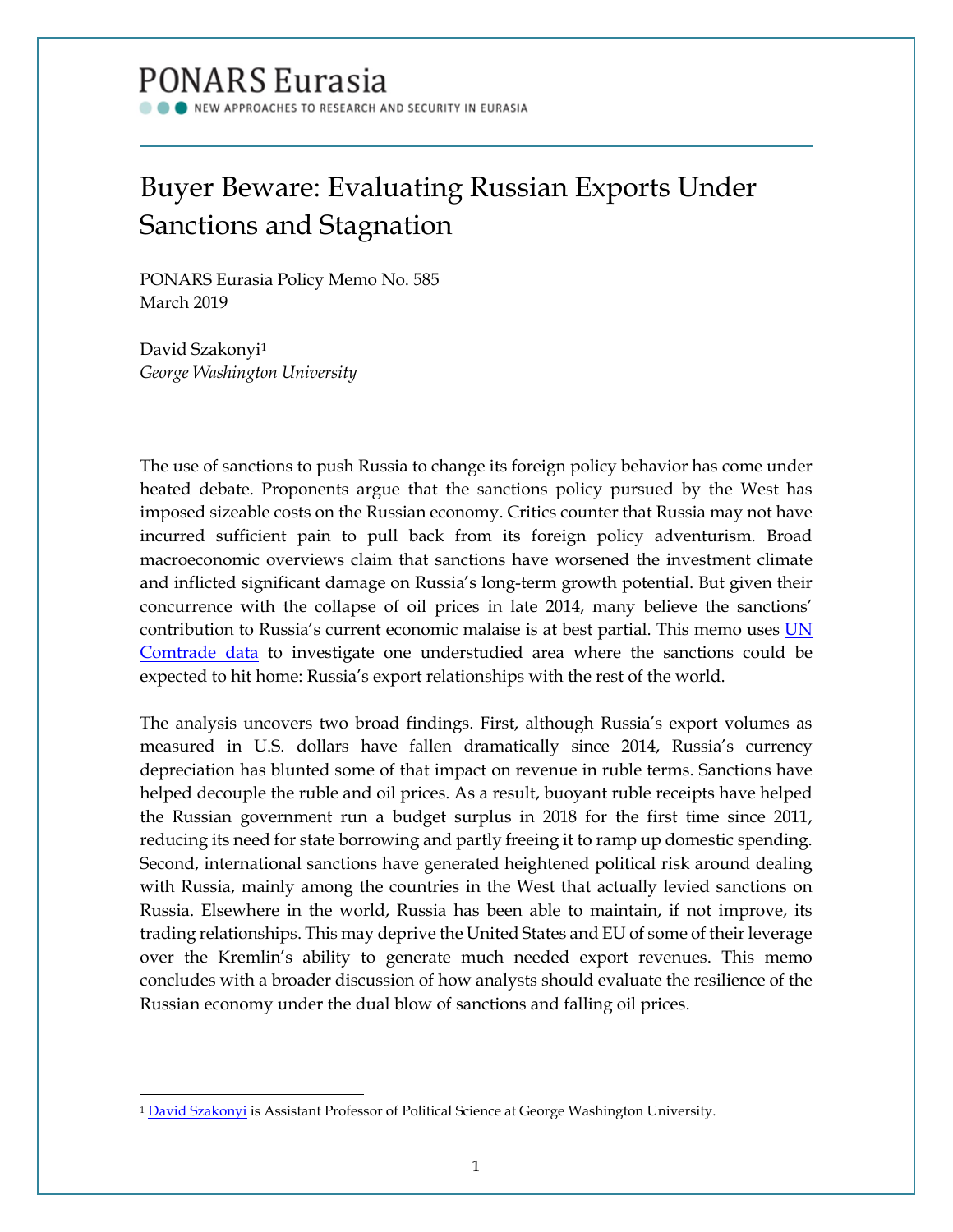#### **Sanctions and International Trade**

Since March 2014, the United States, EU, and a handful of other Western countries have imposed a variety of sanctions in response to Russia's violation of Ukrainian sovereignty. Whereas certain individuals face asset bans and travel freezes, commercial sanctions prohibit a number of economic transactions with Russian companies. These include providing new short-term debt, sharing dual-use technology that could be used to explore for or produce oil, or conducting any kind of economic activity in Crimea. Many of Russia's largest firms have been targeted, including Sberbank, Gazprom, Rosneft, and the United Shipbuilding Corporation, with pressure escalating following political events in Ukraine and later suspected interference in the U.S. election. Note that the sanctions initially did not include any export restrictions on Russian companies, instead targeting different inputs these companies depend on to make money, such as finance and technology.

To date, much of our analysis about the effectiveness of these sanctions has focused on two areas. At the macro-level, several scholars [attempt to unpack](https://rujec.org/article/27956/) the consequence of sanctions for the Russian economy relative to the simultaneous drop in the oil price. At the micro-level, another set of impressive reports focuses on the financial pain felt by targeted Russian firms as well as the "friendly fire" suffered by Western companies exporting to or investing in Russia. For example, economists from the U.S. State Department have made the strongest **academic case** that sanctions have lowered the profitability of targeted firms.

Missing so far in this discussion is how the targeted sanctions have affected other Russian companies' ability to do business abroad. For decades, the Russian government has critically depended on export revenue in the natural resource sector to balance budgets, finance investment, and ensure political and economic stability. One motivation behind the sanctions has been to isolate Russia from international trading and financial communities, and through the subsequent economic pain, force it to rethink its foreign policy. And in the past year, Western countries have begun placing more and more restrictions on Russian exporters. But a key question remains: how have sanctions affected the ability of Russian companies to maintain export relationships with the rest of the world?

First, in generating significant risk, sanctions could threaten to undermine the elaborate networks that Russian companies, even those that were not specifically targeted, have developed to sell their goods and services abroad. As a prodigious exporter of raw materials, Russia is closely integrated into multiple international global value chains. Uncertainty about how far sanctions could swell could compel Western consumers to pivot away from existing Russian suppliers.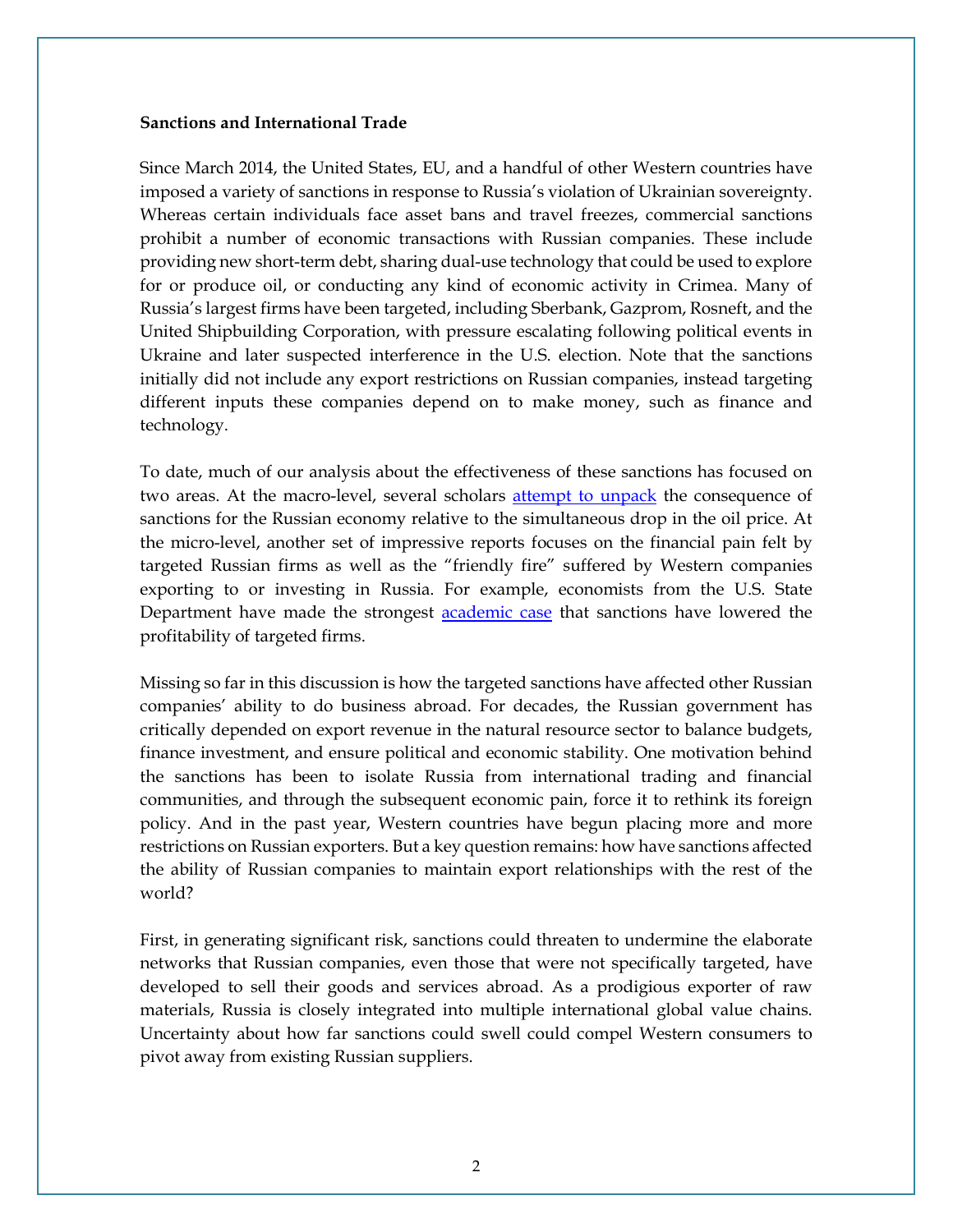In addition, to conduct any business with Russia-related entities, foreign companies must invest heavily in due diligence processes to ensure their activities are not violating sanctions. Yet even armies of compliance professionals cannot completely disentangle the opaque ownership structures in place in the Russian corporate universe. Given a choice about where to source goods and services, Western firms might think twice about choosing a Russian company that could later land them in significant trouble.

On the other hand, sanctions do not completely shut the door on doing business with Russia. Kremlin officials have touted their own pivot to Asia to help compensate for lost profits from the West. A cheap ruble may be giving those efforts a strong push. The Russian Central Bank's decision to stop propping up the ruble has not only helped the country retain foreign currency reserves, but immediately made Russian exports more competitive on international markets. Even throughout this period of geopolitical tension, Russian firms could conceivably come out ahead.

#### **Sanctions, Financial Crisis, and Ruble Export Revenues**

To investigate the effect of sanctions on trading relationships, I turn to sector-level export [data](https://comtrade.un.org/data/) collected by UN Comtrade from 2011-2017. The data cover Russia's export transactions with all countries around the world on an annual basis. I look at how their volume and composition was affected by the imposition of sanctions and fall in oil price. Given rising inflation over the past several years, I deflate all trading sums to reflect real values in 2011 prices.

In the period prior to the dual 2014 crises, the data paint a clear picture of a resourcedependent economy heavily reliant on fuel exports to a small number of large countries. **Table 1** provides simple descriptive statistics for the period. Over 2011-2013, just under 70 percent of all of Russia's export revenue came from oil, gas, and their related byproducts.[2](#page-2-0)

| <b>TABLE 1: RUSSIAN EXPORTS UNDER SANCTIONS AND CRISIS</b>                                                                                                                                                                                                                          |                  |                         |      |                   |                |
|-------------------------------------------------------------------------------------------------------------------------------------------------------------------------------------------------------------------------------------------------------------------------------------|------------------|-------------------------|------|-------------------|----------------|
| Year                                                                                                                                                                                                                                                                                | Total (bil. USD) | Fuel Exports (bil. USD) | (%)  | Total (tril. RUB) | Rub / USD Rate |
| 2011                                                                                                                                                                                                                                                                                | 4423             | 281.8                   | 637  | 13.0              | 29             |
| 2012                                                                                                                                                                                                                                                                                | 445.8            | 296.0                   | 66.4 | 134               | 31             |
| 2013                                                                                                                                                                                                                                                                                | 4348             | 2882                    | 663  | 128               | 32             |
| 2014                                                                                                                                                                                                                                                                                | 4016             | 271.5                   | 676  | 137               | 38             |
| 2015                                                                                                                                                                                                                                                                                | 2690             | 161.0                   | 598  | 131               | 61             |
| 2016                                                                                                                                                                                                                                                                                | 262.0            | 123.5                   | 47.1 | 12.5              | 67             |
| 2017                                                                                                                                                                                                                                                                                | 2723             | 154.4                   | 56.7 | 11.4              | 58             |
| Thistable gives the total export volume for Russia from 2011-2017 in billions USD. Exports to the category of<br>'A reas not elsewhere specified'. Fuel exports denote HS 2012 code 27, while the Top 10 countries aggregate<br>exports to the ten ten destinations from 2011-2013. |                  |                         |      |                   |                |

<span id="page-2-0"></span><sup>2</sup> This statistic is calculated using the Harmonized System 2012 category of "Mineral fuels, mineral oils and products of their distillation; bituminous substances; mineral waxes."

l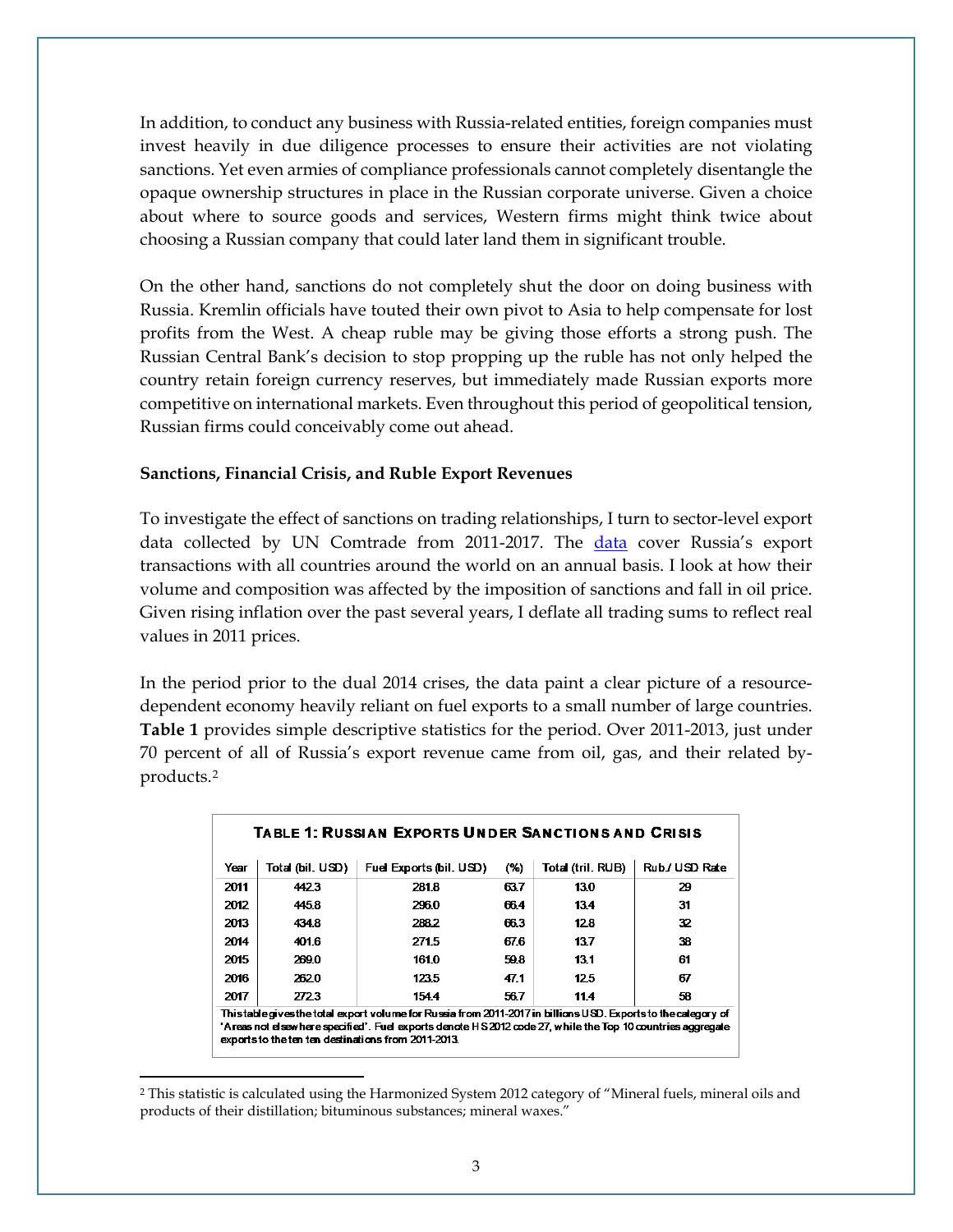The 2014 crises laid waste to export revenue, at least measured in dollars. From 2014-2015, Russia experienced a one-third drop in overall exports, which more or less persisted up until 2017, the last year for which data are available. Much of this decline is due to a decline in exports of oil and gas (see Fuel Exports, column 3, in **Table 1**). Relatively speaking, the percentage of exports coming from natural resource exports fell to roughly 54 percent over the period of 2015-2017. Russia has been selling less to the world, and at least for one year, the raw materials on which it had become so reliant in preceding years did not account for the majority of its exports.

This drop in export revenue is directly connected to Russia's ruble depreciation. If in 2013 one dollar was worth approximately 32 rubles, by 2016 that number had jumped to 67. By the end of 2014, policymakers in the Kremlin were quite content with letting the ruble float, which was reflected in precipitously declining trade statistics. **Figure 1** shows what this actually meant for the Kremlin's finances. The left panel shows revenue in billions of U.S. dollars broken down by fuel versus non-fuel exports. There is a clear downward shock on the line indicating natural resource dollar revenues in Panel A, the same decline of 40 percent from 2014 onwards shown in **Table 1**.

But taking a look at the ruble side, we see that the Russian economy only suffered an 11 percent drop in ruble-denominated real export revenue. The decoupling of the ruble from the oil price in 2015 and 2016 meant that Russia could continue to reap huge amounts of revenue in rubles from selling barrels in dollars. What more, non-fuel exports, such as agricultural products, lumber, and metals, increased during this period, as shown by the upwards trend for the blue lines in Panel B of **Figure 1**. Russian companies operating in sectors outside of natural resources have been increasingly securing new export destinations for their goods and services, helping to dramatically compensate for the overall loss of revenue.



This figure shows volume of Russian exports over 2011-2017 broken down by currency denomination and the nature of the exports. Panel A plots both categories in billions of dollars; Panel B plots them in trillions of rubles. Exchange rates are taken as an average of the ruble-dollar for each calendar year.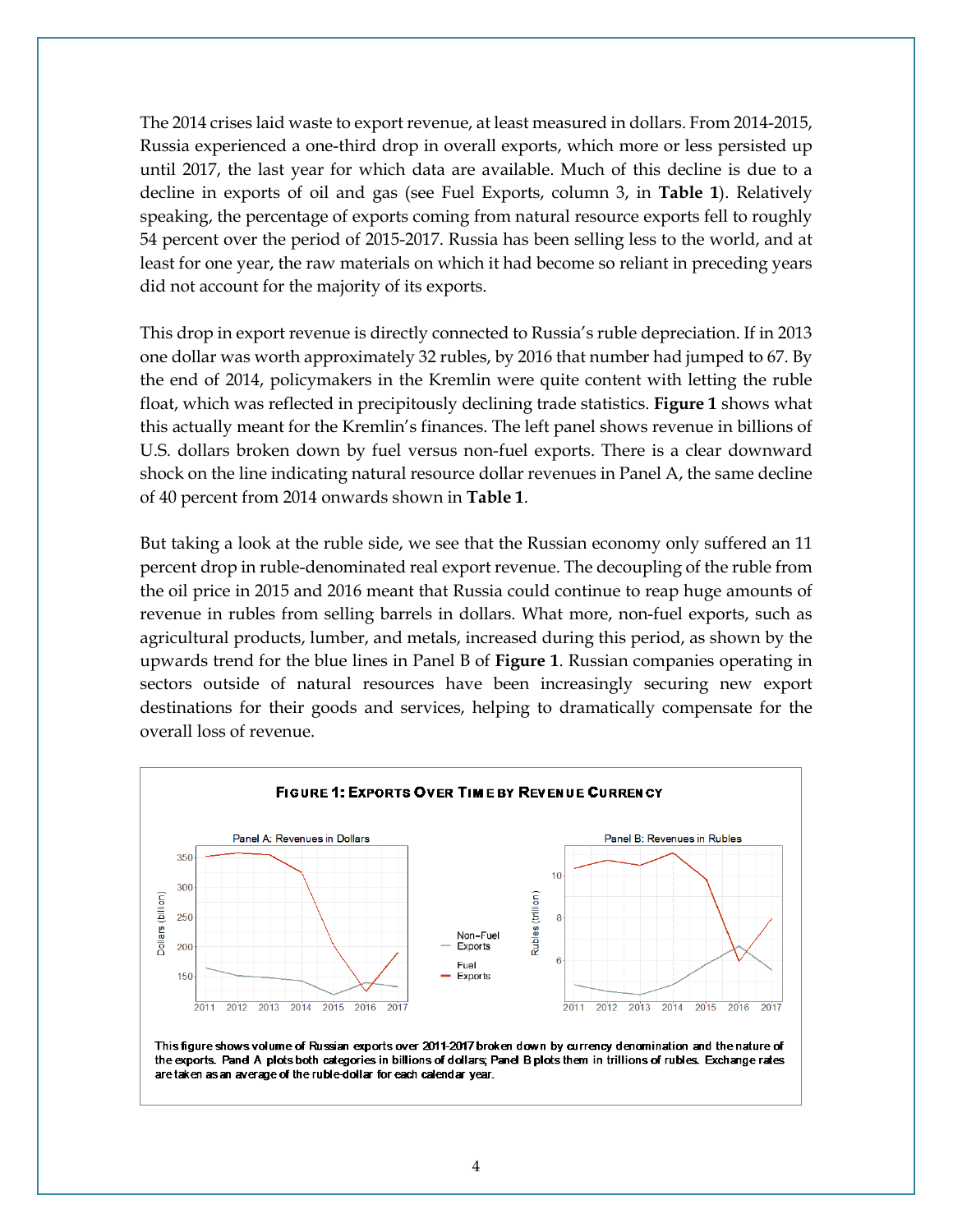This ruble-denominated buffer is critical for understanding the recent trajectory of Russia's political economy. Ministry of Finance reports suggest that nearly 40 percent of Russian budget revenues come from foreign trade, and tax changes put in place in 2019 are designed to give the government an even bigger cut. Even under considerable political duress abroad and falling exports, the Kremlin has been able to run a budget surplus due to a slight rebound in oil prices, reductions in expenditures and a focus on exporting different types of goods and services. In early 2018, President Vladimir Putin promised huge outlays on infrastructure, health care and education to stimulate economic growth. International credit markets become less important sources of finance.

Increasing ruble export revenue will not save the Russian economy, especially if inflation remains a thorn in the government's side. The country is still overdependent on natural resources, and other sectors such as agriculture are only recently becoming competitive on world markets. But the unshackling of the tight correlation of the oil price and the ruble exchange rate offers a silver lining to Russian financial policymakers. Russia Inc. can continue to count on export-generated revenue to partly fund the national pet projects it hopes will alleviate rising poverty levels across the country.

## **"Buyer Beware" Among Sanctioning Countries**

The second key pattern requires unpacking exactly where the drop in Russia's export revenues come from. I show four plots in **Figure 2**. The top row shows all export revenue in real rubles, while the bottom row shows the same years in dollars, as calculated using average annual exchange rates. The right column presents revenue from fuel exports, while the left column shows revenue from non-fuel exports (metals, agricultural products, manufactured goods, etc.).

Next, I break out exports according to two categories of countries, as denoted by the colored lines: in red are the 37 "sanctioning countries" that imposed restrictions on Russia beginning in 2014, in blue are the remaining 179 countries that did not participate in the sanctions regime. We might expect that the blowback from sanctions through the political risk channel should inflict the most pain on those countries that imposed them. For example, French or German companies reliant on imports from Russian firms might be most hesitant to maintain such trading relationships going further for fear of a further escalation of the sanctions regime.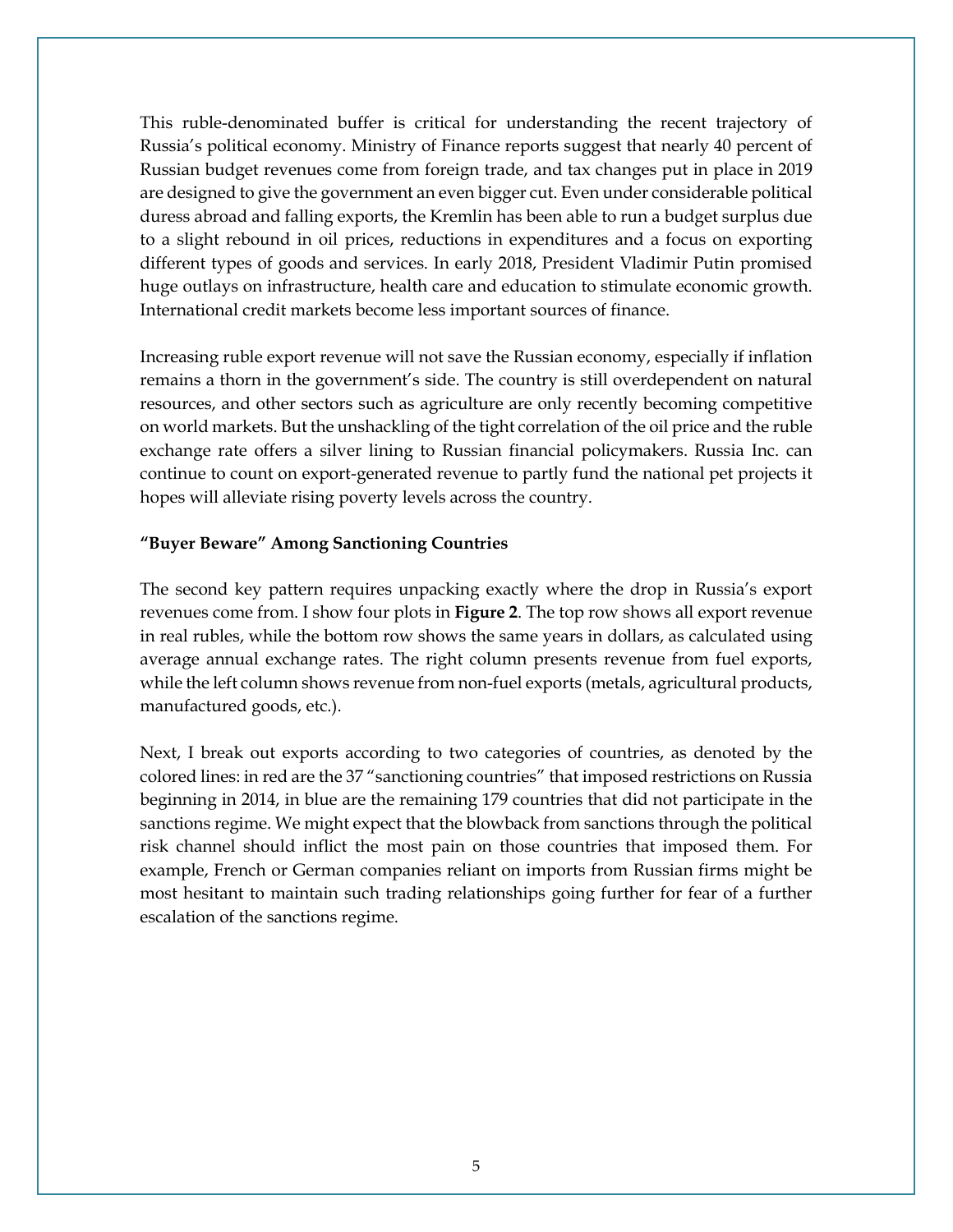

Several trends are worth examining in depth. First, in Panels A and C, we see huge declines in the volumes of natural resources among sanctioning countries after 2014. Whereas prior to the crisis the lines were essentially parallel, the sizable drop-off in the money Russian companies earned from selling oil and gas came mainly from sanctioning countries pulling back on their purchases. These countries, located mainly in the West, decreased their consumption of Russian natural resources by roughly 50-60 percent. Nonsanctioning countries continue to import roughly the same volume of fuels compared to their pre-crisis levels. This is partially because of newly on-boarded exports to countries such as China, Singapore, and especially Malaysia, which are importing more Russian oil and gas. In fact, China is now Russia's leading export destination, accounting for roughly 11 percent of its trade; year-on-year exports to China rose 30 percent last year.

For years, U.S. policymakers have encouraged European countries to wean themselves off Russian fuel exports. As plans materialized to build Nord Stream 2, these recommendations appeared not to be heeded. Although Russia is still the largest supplier of oil and gas to EU countries, it is earning less and less percentage-wise from these